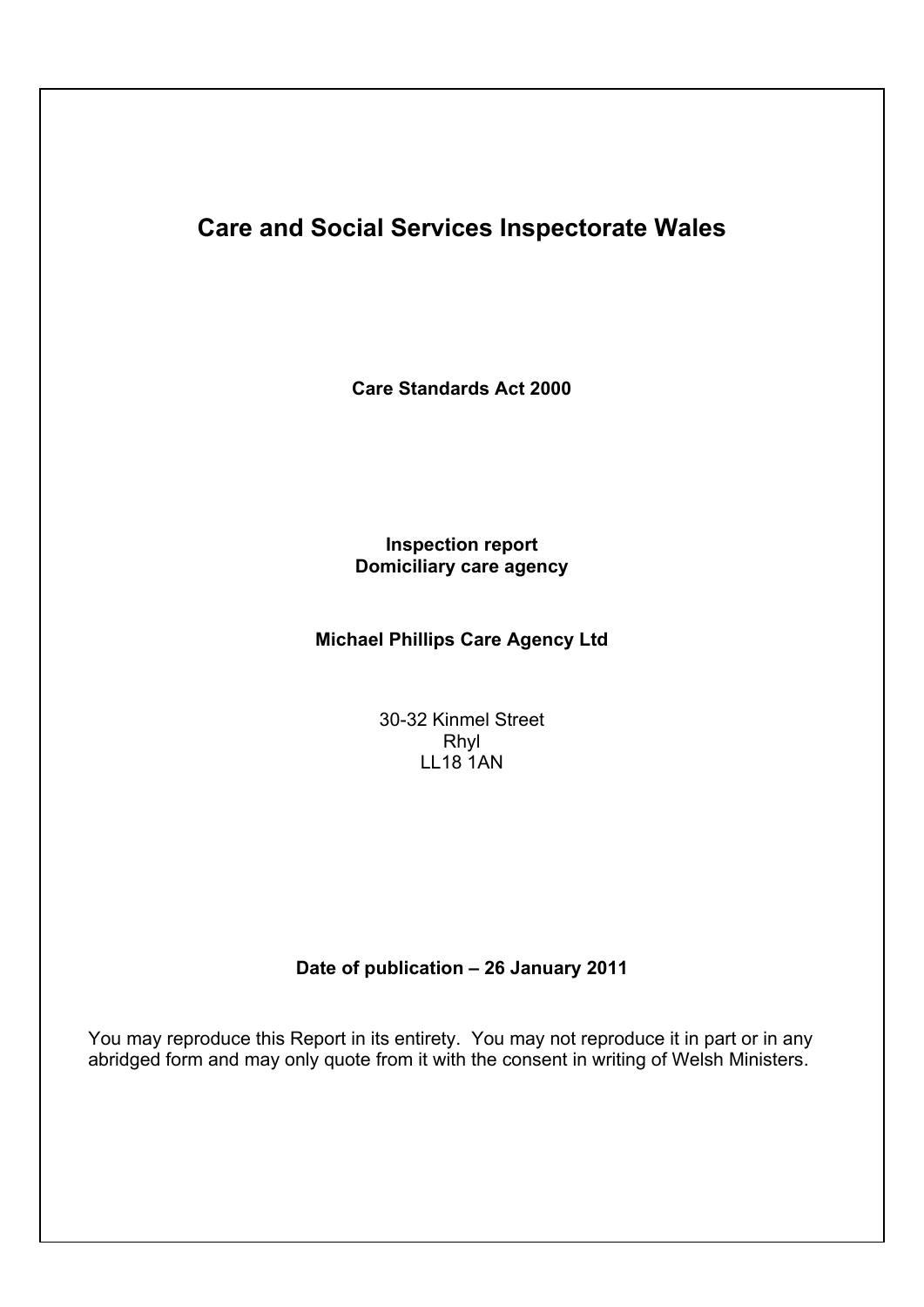## **Care and Social Services Inspectorate Wales**

North Wales Region Government Offices Sarn Mynach Llandudno Junction Conwy LL31 9RZ

> 03000625609 03000625030

| Name of agency:                                                                                               | Michael Phillips Care Agency Ltd              |
|---------------------------------------------------------------------------------------------------------------|-----------------------------------------------|
| Contact telephone number:                                                                                     | 01745 350923                                  |
| Registered provider:                                                                                          | Michael Phillips Care Agency Ltd              |
| Registered manager:                                                                                           | Karen Yvonne Hughes                           |
| Category:<br>e.g. Large agency (200 hours and<br>over)<br>Small agency (up to 199 hours)<br>Supported housing | Agency>200hrs                                 |
| Dates of this inspection episode from:                                                                        | 01 November<br>to:<br>26 January 2011<br>2010 |
| Dates of other relevant contact since<br>last report:                                                         | n/a                                           |
| Date of previous report publication:                                                                          | 18 March 2010                                 |
| Inspected by:                                                                                                 | <b>Catherine Barnett</b>                      |
| Lay assessor:                                                                                                 | n/a                                           |
| Other regions contributing to this<br>report:                                                                 | n/a                                           |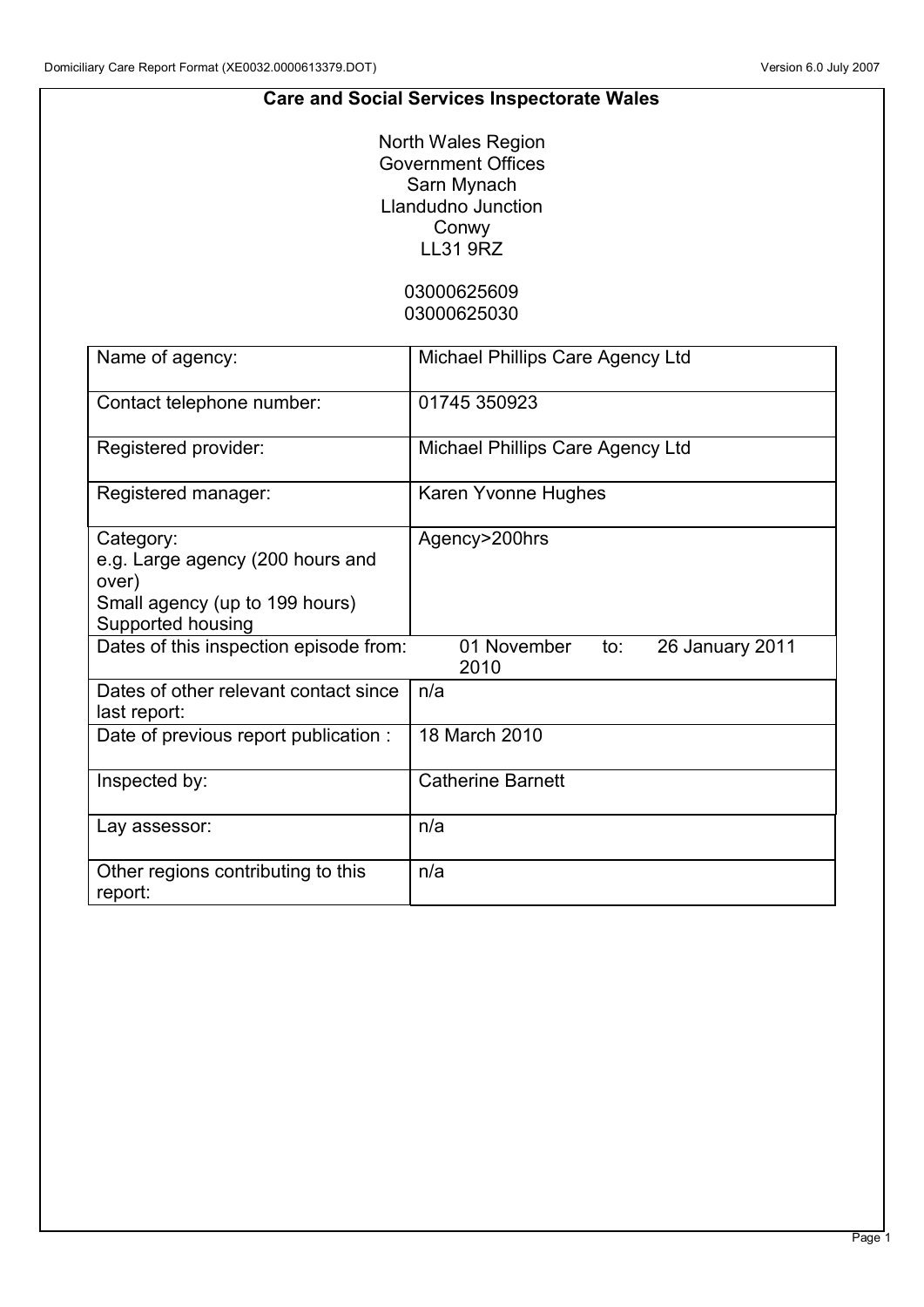#### **Introduction**

This report has been compiled following an inspection of the service undertaken by the Care and Social Services Inspectorate for Wales (CSSIW) under the provisions of the Care Standards Act 2000 and associated Regulations.

The primary focus of the report is to comment on the quality of life and quality of care experienced by service users.

The report contains information on how we inspect and what we find. The report is divided into distinct parts mirroring the broad areas of the National Minimum Standards.

CSSIW`s inspectors are authorised to enter and inspect regulated services at any time. Inspection enables CSSIW to satisfy itself that continued registration is justified. It also ensures compliance with:

- Care Standards Act 2000 and associated Regulations whilst taking into account the National Minimum Standards.
- The service`s own statement of purpose.

At each inspection episode or period there are visit/s to the service during which CSSIW may adopt a range of different methods in its attempt to capture service users` and their relatives`/representatives` experiences. Such methods may for example include selfassessment, discussion groups, and the use of questionnaires. At any other time throughout the year visits may also be made to the service to investigate complaints and to respond to any changes in the service.

Readers must be aware that a CSSIW report is intended to reflect the findings of the inspector at a specific period in time. Readers should not conclude that the circumstances of the service will be the same at all times.

The registered person(s) is responsible for ensuring that the service operates in a way which complies with the regulations. CSSIW will comment in the general text of the inspection report on their compliance. For those Regulations which CSSIW believes to be key in bringing about change in the particular service, they will be separately and clearly identified in the requirement section.

As well as listing these key requirements from the current inspection, requirements made by CSSIW during the year, since the last inspection, which have been met and those which remain outstanding are included in this report. The reader should note that requirements made in last year`s report which are not listed as outstanding have been appropriately complied with.

Where key requirements have been identified, the provider is required under Regulation 23B (Compliance Notification) to advise, in writing, the appropriate regional office of the completion of any action required by CSSIW.

The regulated service is also responsible for having in place a clear, effective and fair complaints procedure which promotes local resolution between the parties in a swift and satisfactory manner, wherever possible. The annual inspection report will include a summary of the numbers of complaints dealt with locally and their outcome.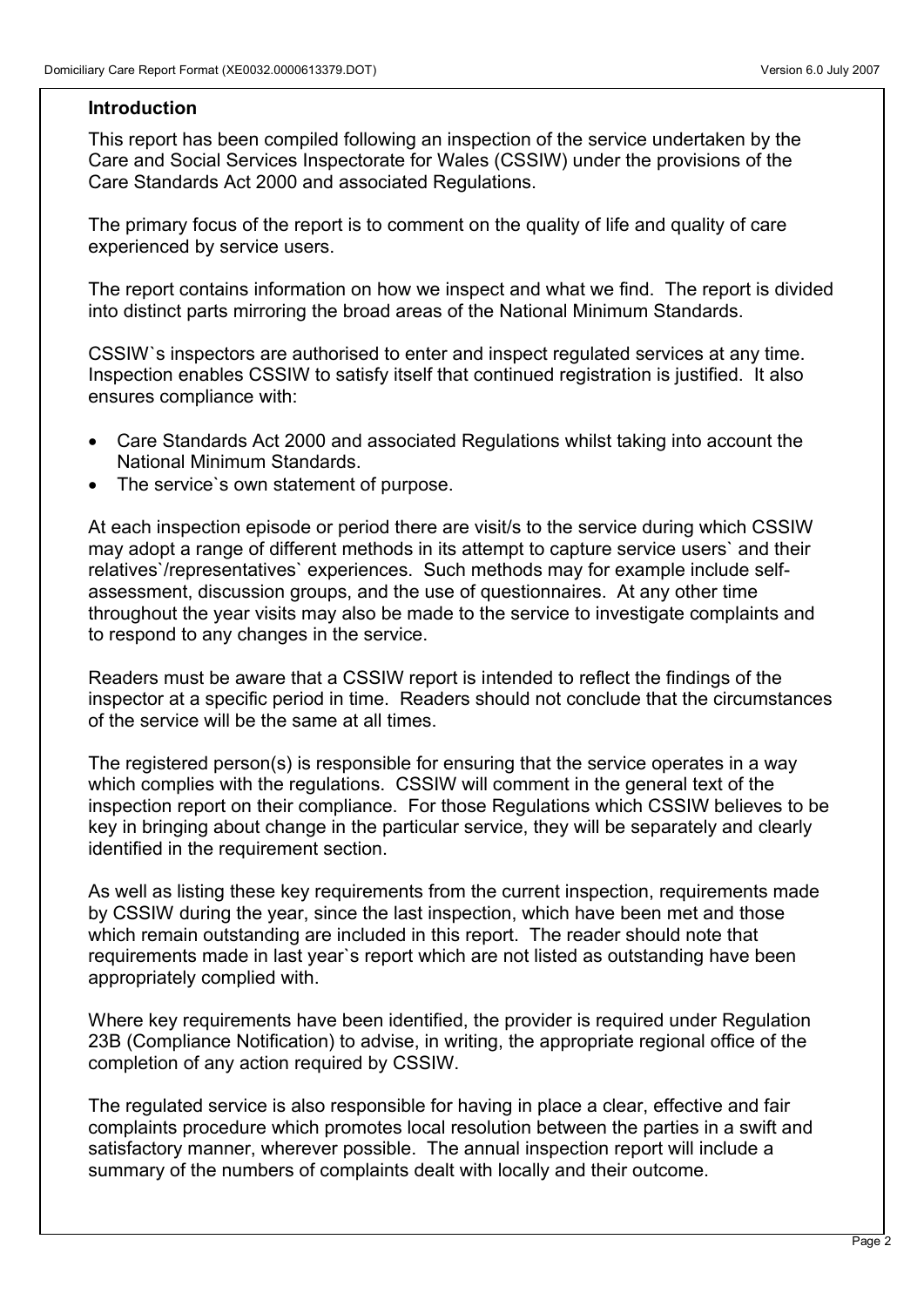CSSIW may also be involved in the investigation of a complaint. Where this is the case CSSIW makes publicly available a summary of that complaint. CSSIW will also include within the annual inspection report a summary of any matters it has been involved in together with any action taken by CSSIW.

Should you have concerns about anything arising from the inspector`s findings, you may discuss these with CSSIW or with the registered person.

Care and Social Services Inspectorate Wales is required to make reports on regulated services available to the public. The reports are public documents and will be available on the CSSIW web site: www.cssiw.org.uk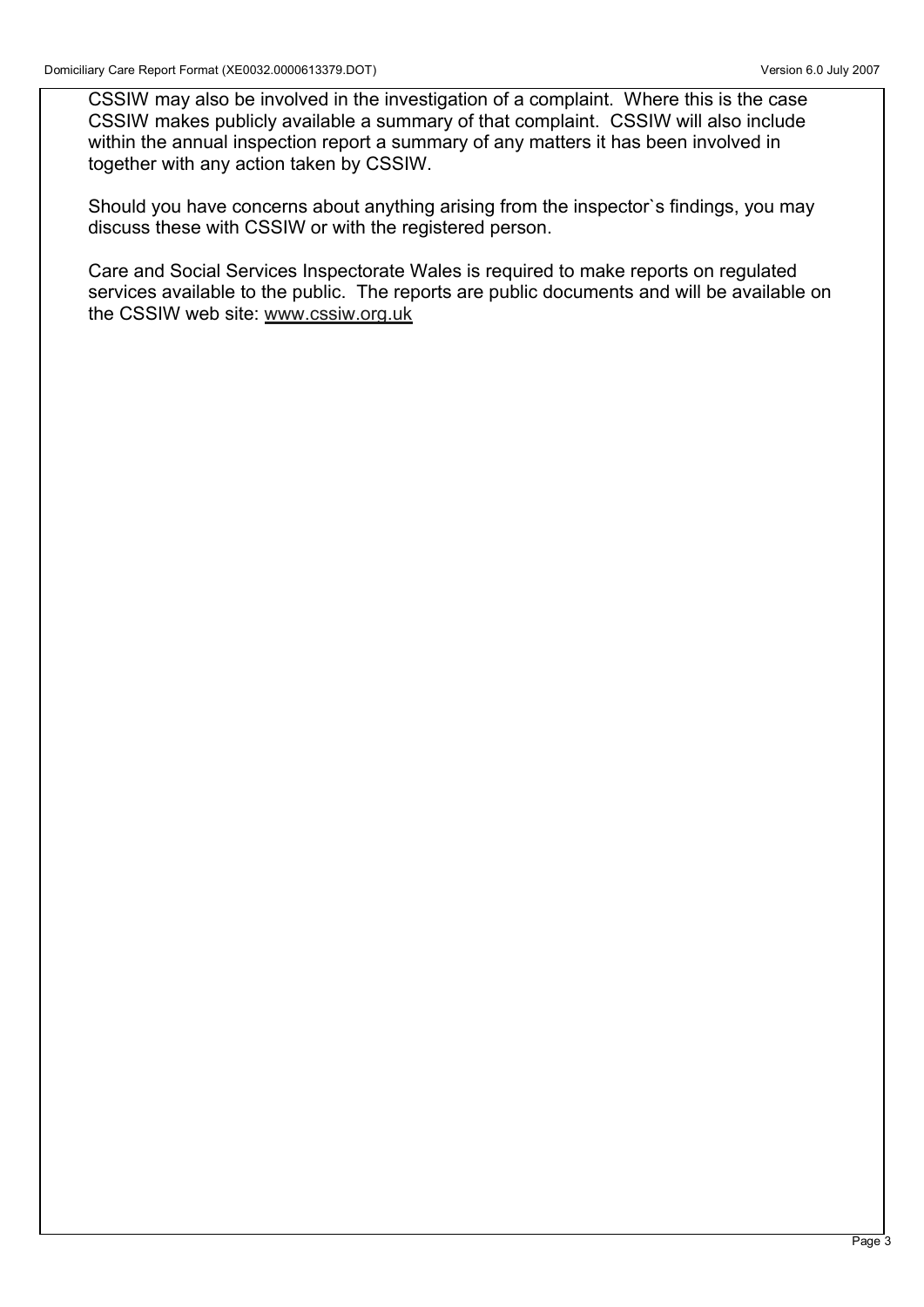## **Overall view of the domiciliary care agency**

Michael Philips care agency is a domiciliary care agency which offers personal care to adults with physical disabilities, sensory loss/impairment, dementia/ mental infirmity, learning disabilities and drug and alcohol dependency, living in Denbighshire and Conwy.

Both the statement of purpose and service user guide have been reviewed. These documents provide information to assist both current and prospective service users and their relatives to make informed choices as to the agency's ability to meet their individual needs.

The self assessment form was completed within the agreed timescales and forwarded to the offices of CSSIW prior to the inspection visit. This offers an opportunity for the registered persons to evaluate their current service delivery. Additional information was sent to the inspector which also assisted in the inspection process.

Prior to the inspection questionnaires were sent out to:

- 10 staff and 7 were returned
- 10 service users and 7 were returned
- 10 relatives and 6 were returned
- 5 professionals and 2 were returned

Feedback from service user's and relatives questionnaires will be included with the body of this report. The inspector spoke with the care manager, human resources manager, two support workers and service users and relatives were also contacted.

An unannounced inspection was undertaken at the agency's office on the 16<sup>th</sup> December 2010 between the hours of 10:30 and 15:30.

During the inspection:

Three service user's files were seen by the inspector Three staff files and their Criminal Record Bureau (CRB) checks were examined. Discussions took place with the manager regarding risk assessments, Protection of vulnerable adults (POVA) referrals and complaints.

Unified assessments are produced by the local authority and initial needs assessments are carried out by the manager from which care plans are formulated. The inspector noted that basic risk assessments were in place. However detailed risk assessments should be clearly recorded for each individual identifying their specific needs as stated in unified assessments. It is evident that staff are knowledgeable about the service users they support however this information needs to be written down as part of individuals care plan.

Three staff files viewed evidenced that recruitment procedures are being followed by the agency. However one file did not hold the necessary identification and one did not contain a contract. This was discussed with the manager and human resources manager who will ensure this information is obtained for filing purposes.

Through information provided on the self assessment form and discussion with the manager it was clarified that since the last inspection the agency has made eight POVA referrals to safeguard service users and has received one complaint. These were discussed with the manager of the day of the visit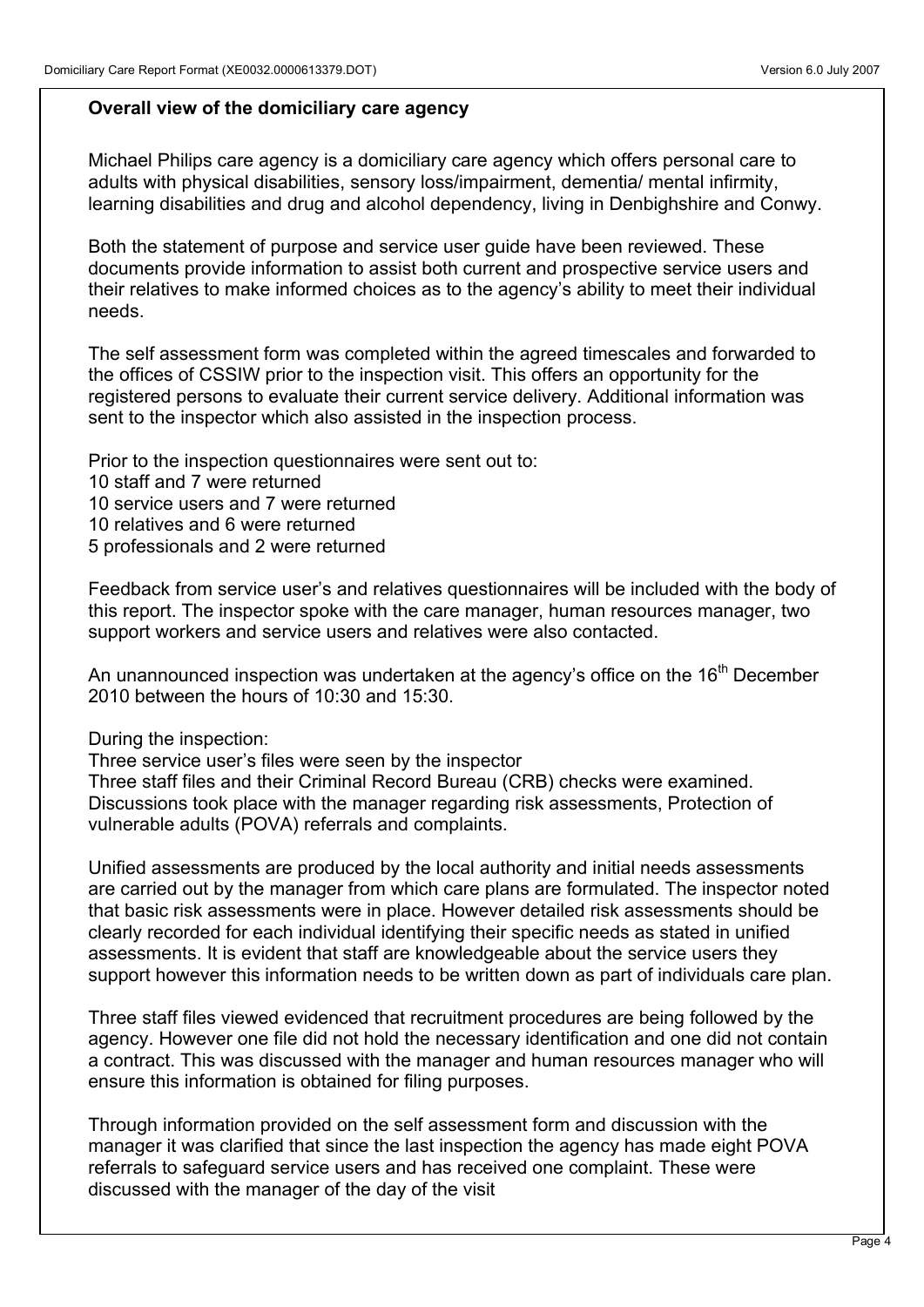The agency has a complaint policy and procedure in place to safeguard service users and staff. Staff and service user feedback confirmed that they would be able to make a complaint if they were not happy with the agency.

The inspector would like to take the opportunity to thank all those involved in the inspection process.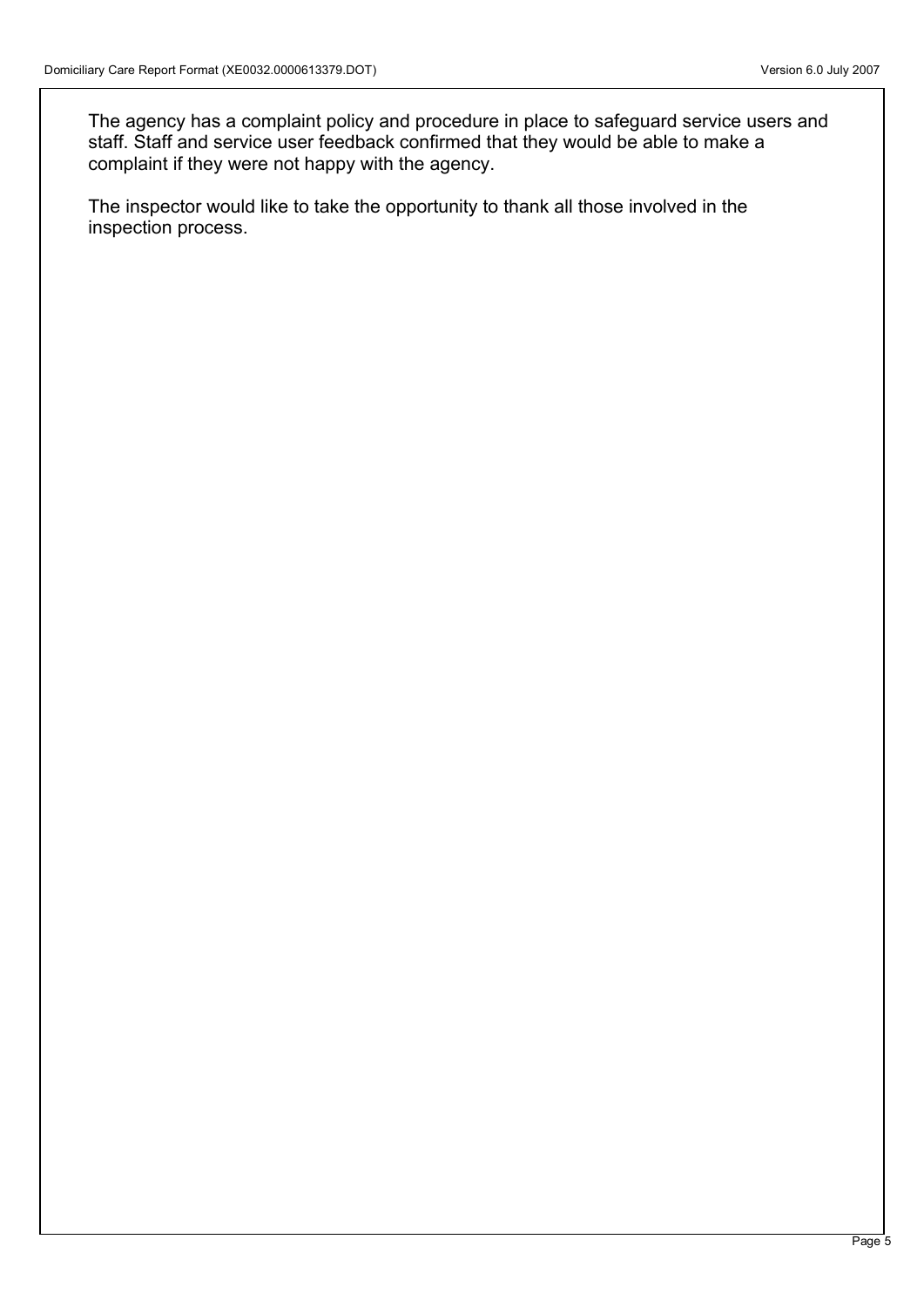### **User focused service**

#### **Inspector`s findings:**

The agency has a service user guide and statement of purpose which have been reviewed. These documents enable service users and their relatives to make informed choices about the agency's ability to meet their needs.

Three service user files seen evidenced that local authority unified assessments were in place. Initial needs assessments are undertaken by the agency and this information is then used to develop a service delivery plan. It was however noted by the inspector that the details provided in the unified assessments were not clearly reflected in the care plans. This was discussed with the manager who confirmed that the reasons for this should be documented so that staff are aware of what level of support the individual currently requires. National Minimum Standard 4.5 states the information and detail provided in the plan is appropriate for the complexity of the service to be provided. A computer system and communication boards are used by the agency to ensure that information regarding service users is updated as necessary.

The local authority takes lead responsibility for annual care plan reviews. These can also be requested by the agency as and when necessary.

**Requirements made since the last inspection report which have been met:**

| <b>Action required</b> | When completed | <b>Regulation number</b> |
|------------------------|----------------|--------------------------|
|                        |                |                          |

#### **Requirements which remain outstanding:**

| <b>Action required</b><br>(previous outstanding<br>requirements) | <b>Original timescale</b><br>for completion | <b>Regulation number</b> |
|------------------------------------------------------------------|---------------------------------------------|--------------------------|
|                                                                  |                                             |                          |

#### **New requirements from this inspection:**

| <b>Action required</b> | Timescale for<br>completion | <b>Regulation number</b> |
|------------------------|-----------------------------|--------------------------|
|                        |                             |                          |

# **Good practice recommendations:**  Care plans should reflect local authority unified assessments.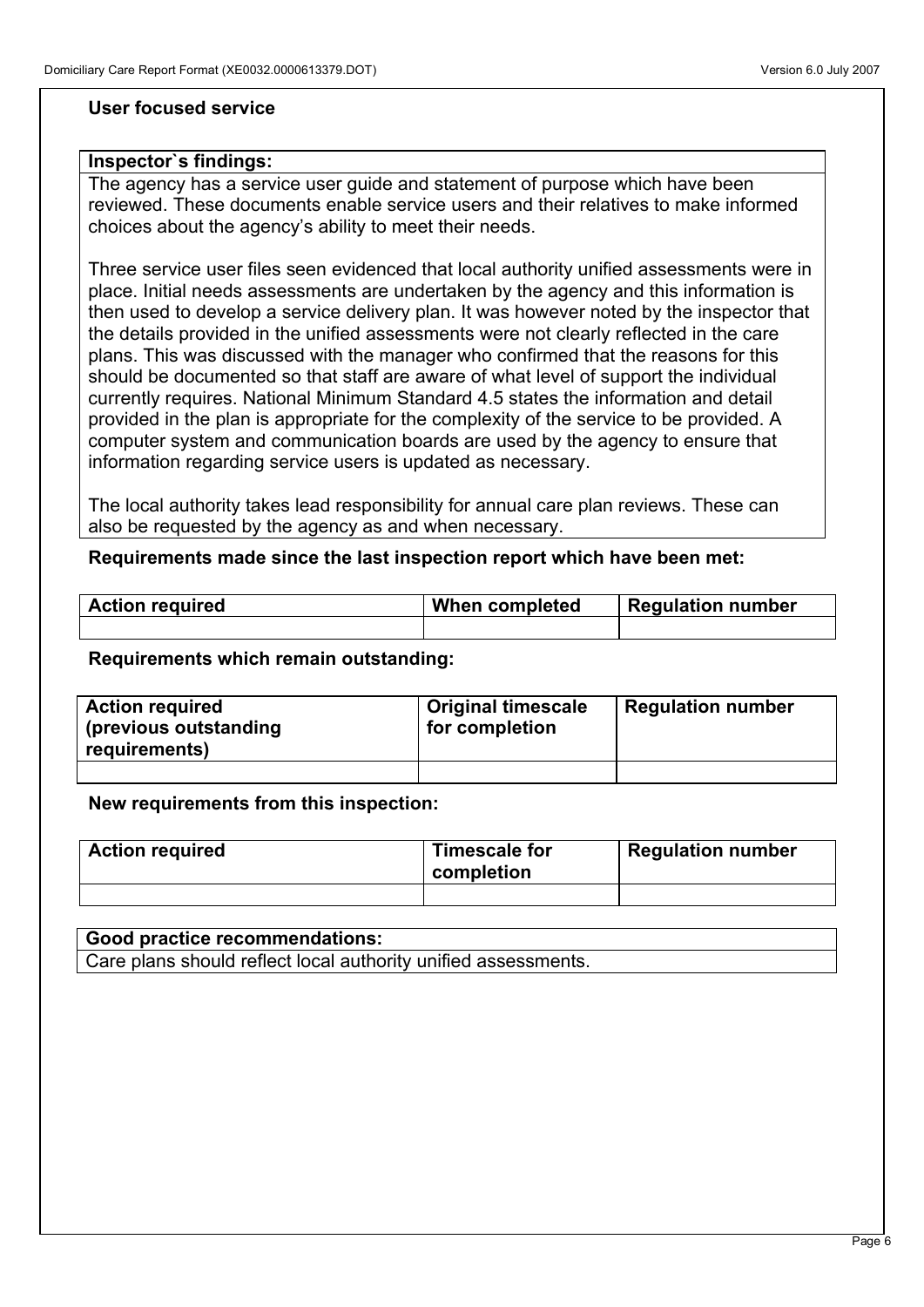#### **Personal care**

#### **Inspector`s findings:**

Three service user care plans were seen by the inspector which provided information regarding personal care service users were to receive and manual handling requirements. Care plan information included medical histories and details of GP's and other health and social care professionals involved with the service user. Comments taken from professional questionnaires included "good reports from service users, very good reception communication and friendly and efficient".

Service user questionnaires returned to the offices of CSSIW evidenced that they were happy with the support they received from the agency. Comments included: "care workers could not be any better" "very happy with the service we receive"

"caring and responsive to requests".

It is evident through service users, relative and staff feedback from questionnaires and discussions that the agency are committed to providing continuity of care. This is achieved by matching staff to service users, organising rotas and managing changes as they occur.

According to the self assessment document 27 staff have received dignity in care training**.** This is viewed by the inspector as good practice. The agency produces a dignity in domiciliary care policy.

#### **Requirements made since the last inspection report which have been met:**

| <b>Action required</b> | When completed | <b>Regulation number</b> |
|------------------------|----------------|--------------------------|
|                        |                |                          |

**Requirements which remain outstanding from this inspection cycle:**

| <b>Action required</b><br>(previous outstanding<br>requirements) | <b>Original timescale</b><br>for completion | <b>Regulation number</b> |
|------------------------------------------------------------------|---------------------------------------------|--------------------------|
|                                                                  |                                             |                          |

**New requirements from this inspection:**

| <b>Action required</b> | <b>Timescale for</b><br>completion | <b>Regulation number</b> |
|------------------------|------------------------------------|--------------------------|
|                        |                                    |                          |

#### **Good practice recommendations:**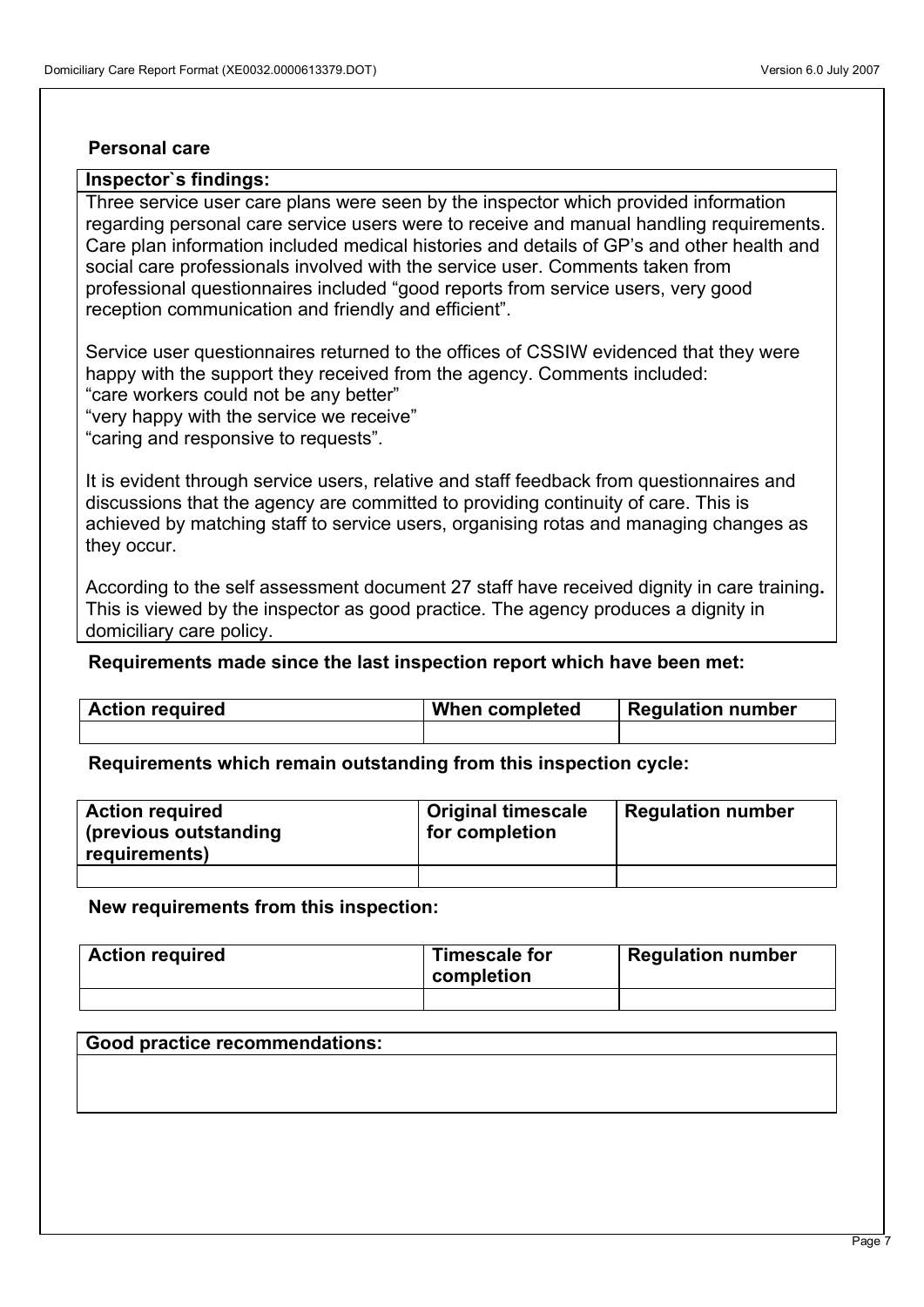## **Protection**

### **Inspector`s findings:**

It was identified that generalised risk assessments and assessments of the service user's home are undertaken and these were seen to be held on all three service user files viewed by the inspector. However detailed individualised risk assessments should be in place in line with unifies assessments. The action staff should take to safeguard service users and themselves should be clearly documented. National Minimum Standard 12 states the risk of accidents and harm to service users and staff in the provision of the personal care is minimised. This was discussed with the manager who will address this by ensuring this information is readily available.

Mandatory training is provided in house and all staff have received Protection of Vulnerable Adults (POVA) training. One professional questionnaire commented they found it reassuring that agency staff and a trainer carry out the service user's initial visit. The individuals needs can then be assessed and staff training can be tailored to meet their needs. All new staff are provided with the agency's induction pack which contains the employee safety handbook and the agency's policies and procedures.

The agency operates an on call system and staff spoken with confirmed that this is effective. There are systems in place to monitor the needs of service users and changes to their care packages to ensure that staff are providing the right services at the right time.

Documentation kept within the agency's office was seen to be stored confidentially. Codes are used by office staff to maintain service user confidentiality and computers are password protected.

#### **Requirements made since the last inspection report which have been met:**

| <b>Action required</b> | When completed | <b>Regulation number</b> |
|------------------------|----------------|--------------------------|
|                        |                |                          |

#### **Requirements which remain outstanding:**

| <b>Action required</b><br>(previous outstanding<br>requirements) | <b>Original timescale</b><br>for completion | <b>Regulation number</b> |
|------------------------------------------------------------------|---------------------------------------------|--------------------------|
|                                                                  |                                             |                          |

#### **New requirements from this inspection:**

| <b>Action required</b> | <b>Timescale for</b><br>completion | <b>Regulation number</b> |
|------------------------|------------------------------------|--------------------------|
|                        |                                    |                          |

#### **Good practice recommendations:**

Individualised risk assessments should be completed to safeguard individuals in receipt of services and staff providing support. A copy of which should be made available both within the agency's office and the service users home.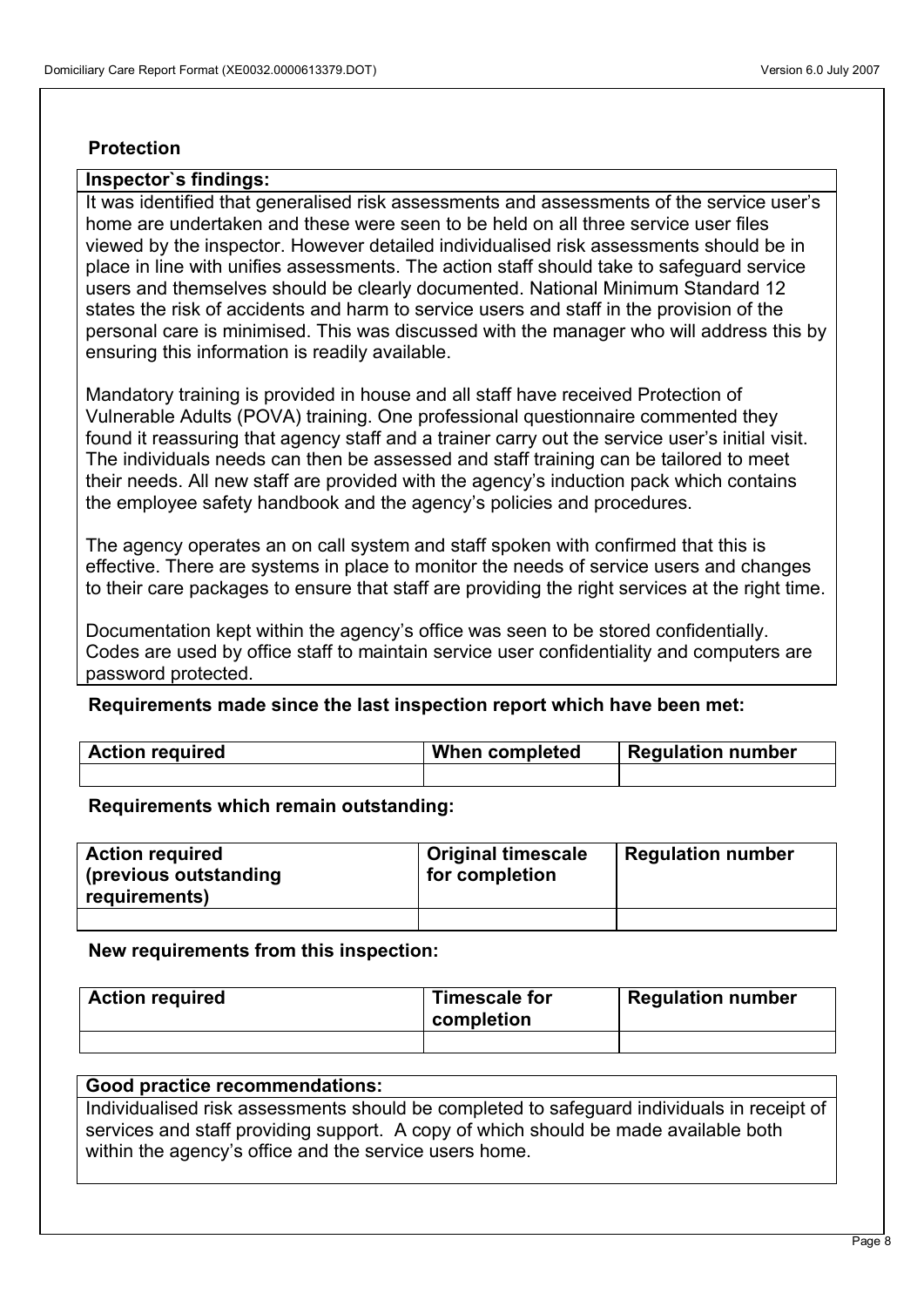## **Managers & staff**

## **Inspector`s findings:**

Recruitment procedures are followed by the agency and this was evidenced by examining 3 staff files. The agency employs a human resource manager to deal with personnel. It was noted that one file did not contain appropriate forms of identification and one file did not have a contract in place. This was discussed and the necessary information is to be obtained. Gaps in employment histories on application forms should be explored reasons recorded. The inspector evidenced that a sample of three staff members were in receipt of the relevant Criminal Records Bureau check (CRB).

All employees undertake a four month induction programme. On receipt of CRB checks new staff shadow experienced members of staff. This is agreed with service users in advance. This is to ensure that new staff are confident and competent to attend calls on their own. The agency is able to provide in house training for all staff. Feedback received from staff questionnaires and discussion with staff on the day confirmed that they had received adequate training in order to carry out their job roles. Staff supervisions are carried out every 3 months which includes spot checks as part of the monitoring process.

The agency uses a computer system to ensure that the right staff are matched to service users. The inspector evidenced that lists are compiled regarding service users requests for staff they want to support them. Staff are also able to identify which service users they are best suited to support. This ensures continuity of care is provided to individuals taking into account their choices and preferences. This is viewed by the inspector as good practice. Staff spoken with on the day evidenced that they understood the needs of the service users they offered personal care to and felt supported by the management team.

Comments taken from staff questionnaires included: "I feel very valued" "all the team work together".

A comment taken from one relatives questionnaire stated that the service was "excellent and staff go the extra mile".

#### **Requirements made since the last inspection report which have been met:**

| <b>Action required</b> | When completed | <b>Regulation number</b> |
|------------------------|----------------|--------------------------|
|                        |                |                          |

#### **Requirements which remain outstanding:**

| <b>Action required</b><br>(previous outstanding)<br>requirements) | Original timescale<br>for completion | <b>Regulation number</b> |
|-------------------------------------------------------------------|--------------------------------------|--------------------------|
|                                                                   |                                      |                          |

**New requirements from this inspection:**

| <b>Action required</b> | Timescale for<br>completion | <b>Regulation number</b> |
|------------------------|-----------------------------|--------------------------|
|                        |                             |                          |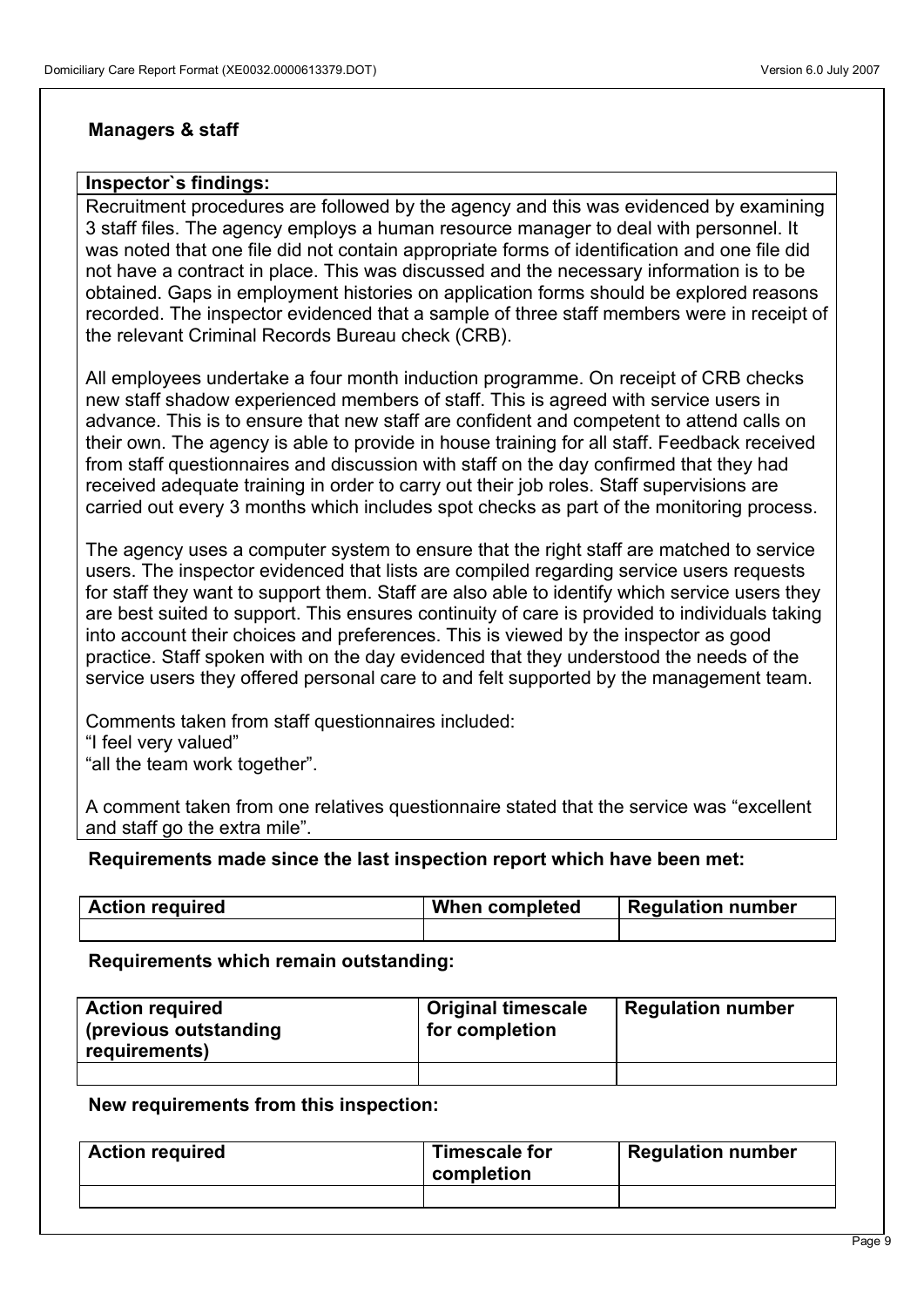**Good practice recommendations:**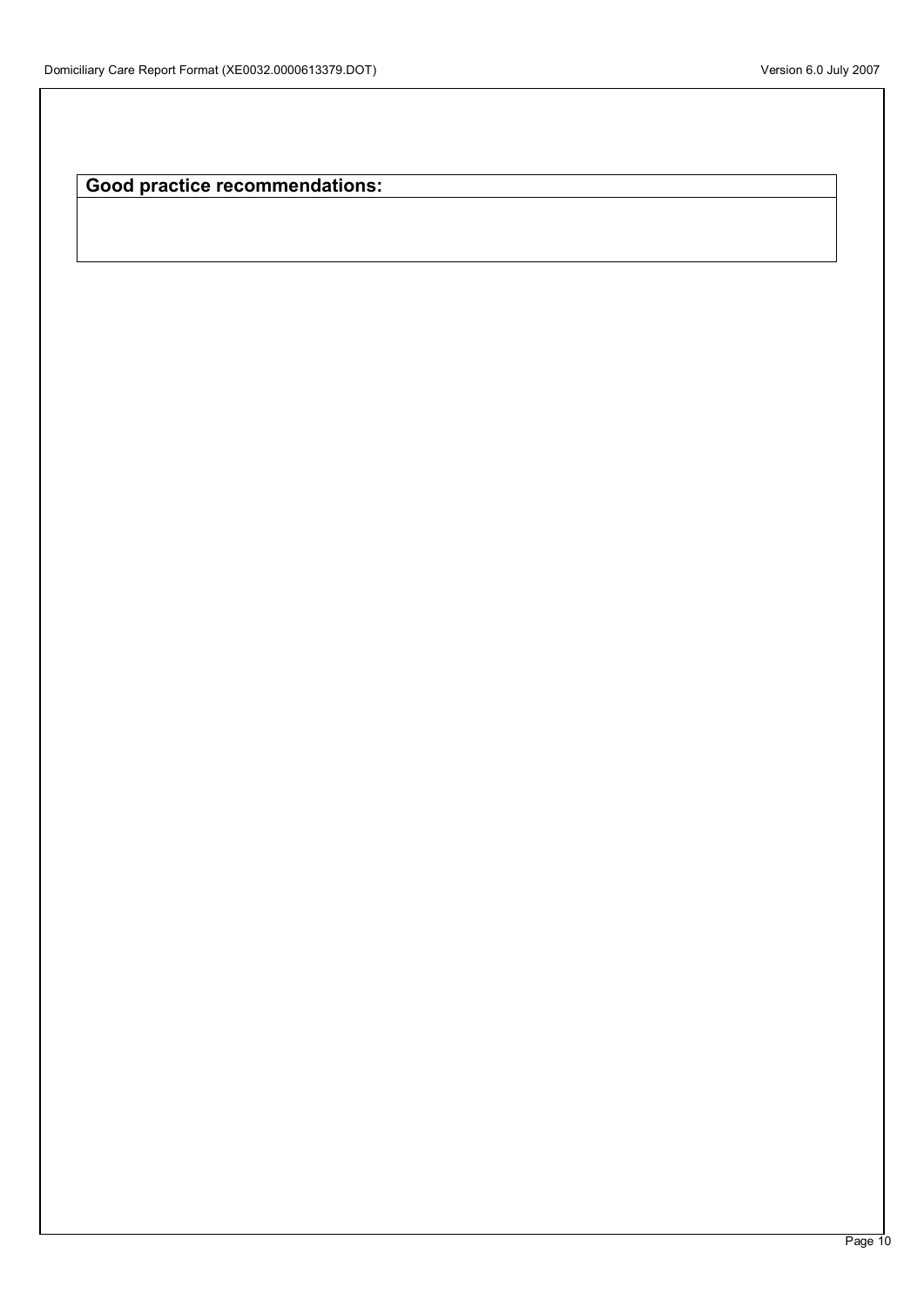## **Organisation and running of the business**

## **Inspector`s findings:**

The self assessment form was returned to the offices of CSSIW within the agreed time scale. This provides and opportunity for the registered persons to evaluate their current service delivery. Additional information received prior to the visit also assisted with the inspection process.

The inspector discussed the information provided on the self assessment form with the manager who confirmed that the agency had made eight POVA's referrals to safeguard service users and had received one complaint. It was evident that the agency had responded appropriately in order to safeguard both service users and staff. However it did highlight that due to the complexities of service users receiving support from the agency, detailed individual risk assessments should be in place to promote safe practices. The inspector acknowledges that care plans do refer to possible risks but these should be made clearer to ensure that all staff are aware of the appropriate action to take. The manager will ensure that all service users have their needs assessed in terms of risk and documented as part of their care plan.

The service user guide contains information about making complaints. Feedback from staff, service users and relatives confirmed that they would be able to raise any concerns with the manager. There is a complaints policy and procedure in place.

There is a clear management structure in place which provides good communication between staff, service users and relatives. The service continues to be well run. Relative questionnaire commented:

"very friendly and caring"

"very efficient from management to carers" "reliable".

The agency's quality assurance report was forwarded to the offices of CSSIW with the self assessment documents.

**Requirements made since the last inspection report which have been met:**

| <b>Action required</b> | When completed | <b>Regulation number</b> |
|------------------------|----------------|--------------------------|
|                        |                |                          |

#### **Requirements which remain outstanding:**

| <b>Action required</b><br>(previous outstanding<br>requirements) | <b>Original timescale</b><br>for completion | <b>Regulation number</b> |
|------------------------------------------------------------------|---------------------------------------------|--------------------------|
|                                                                  |                                             |                          |

#### **New requirements from this inspection:**

| <b>Action required</b> | Timescale for<br>completion | <b>Regulation number</b> |
|------------------------|-----------------------------|--------------------------|
|                        |                             |                          |